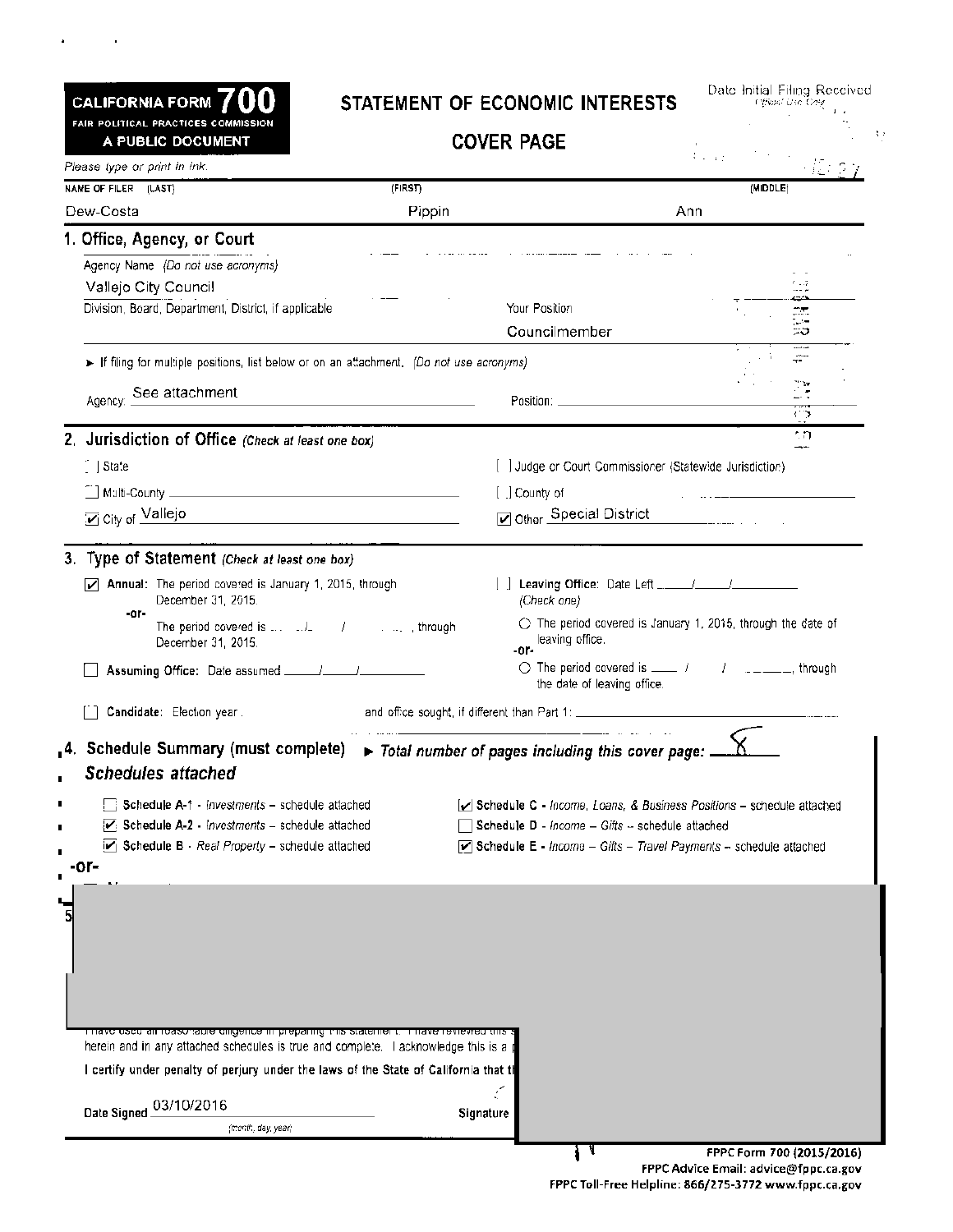#### Pippin Dew-Costa

#### FORM 700 Statement of Economic Interest Cover Page

#### Attachment to Item 1 - Agency

Oversight Board for the Successor Agency of the Former Redevelopment Agency of the City of Vallejo - Board Member

Vallejo Housing Authority - Board Member

í.

Successor Agency of the Former Redevelopment Agency of the City of Vallejo - Board Member

Marine World Joint Power Authority - Board Member

Vallejo Public Financing Authority - Board member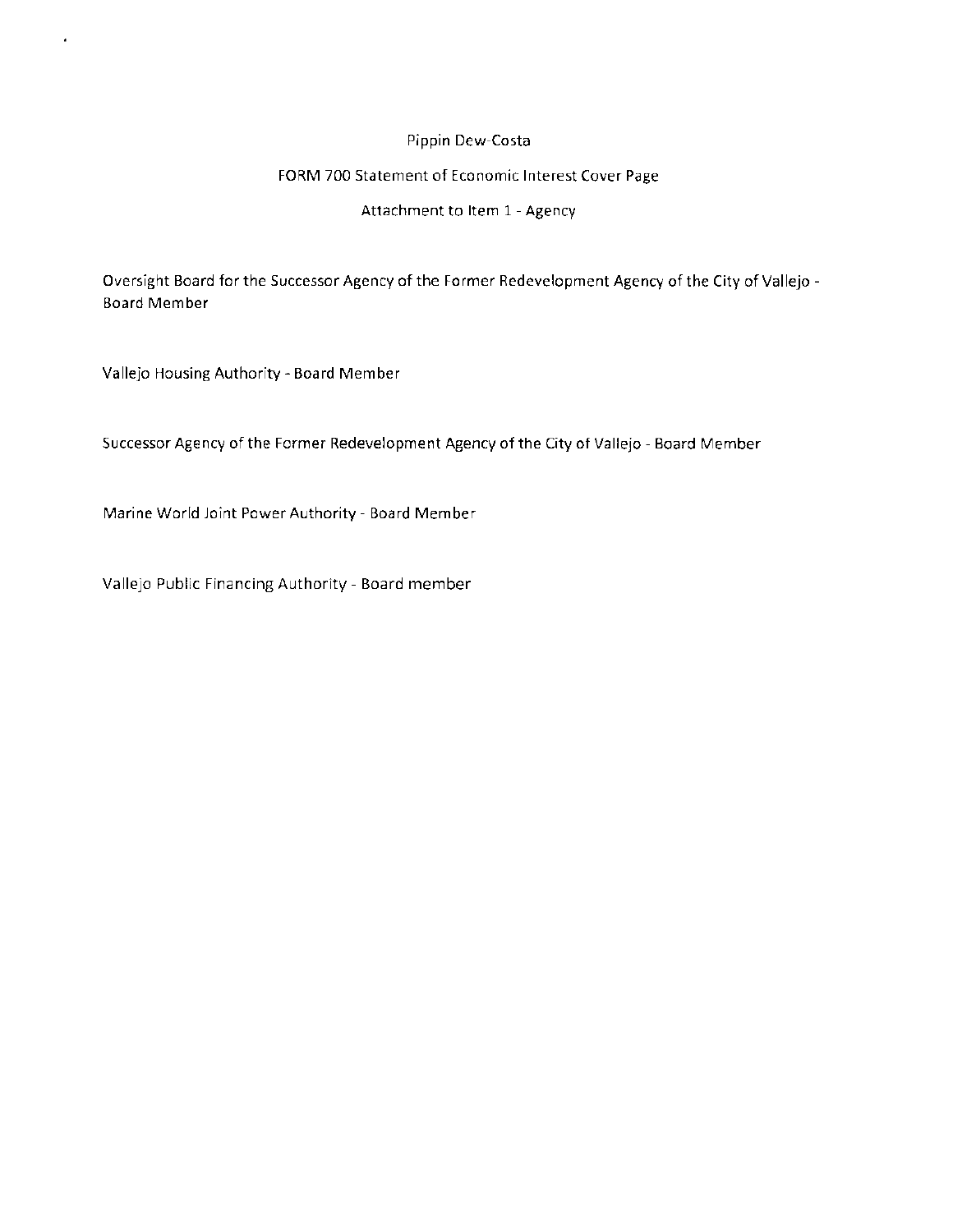# **SCHEDULE A-2 Investments, Income, and Assets of Business Entities/Trusts**

 $\overline{a}$ 

CALIFORNIA FORM 700

Name

| DUSHIGSS LHUUGS/HUSC |  |
|----------------------|--|
|                      |  |

| (Ownership Interest is 10% or Greater) |  |  |  |  |  |
|----------------------------------------|--|--|--|--|--|
|----------------------------------------|--|--|--|--|--|

| 1. BUSINESS ENTITY OR TRUST                                                                                                                                                                                                                 | ▶ 1. BUSINESS ENTITY OR TRUST                                                                                                                                                       |
|---------------------------------------------------------------------------------------------------------------------------------------------------------------------------------------------------------------------------------------------|-------------------------------------------------------------------------------------------------------------------------------------------------------------------------------------|
| Pippin Dew                                                                                                                                                                                                                                  |                                                                                                                                                                                     |
| Name                                                                                                                                                                                                                                        | Name                                                                                                                                                                                |
| 426 First St., Benicia, CA 94510                                                                                                                                                                                                            |                                                                                                                                                                                     |
| Address (Business Address Acceptable)                                                                                                                                                                                                       | Address (Business Address Acceptable)                                                                                                                                               |
| Check one<br>$\Box$ Trust, go to 2<br>■ Business Entity, complete the box, then go to 2                                                                                                                                                     | Check one<br>$\Box$ Trust, go to 2<br>Business Entity, complete the box, then go to 2                                                                                               |
| GENERAL DESCRIPTION OF THIS BUSINESS<br>Real Estate                                                                                                                                                                                         | GENERAL DESCRIPTION OF THIS BUSINESS                                                                                                                                                |
| FAIR MARKET VALUE<br>IF APPLICABLE, LIST DATE:<br>$\sqrt{50 - 51,999}$<br>__/____/_ <b>15</b><br>ACQUIRED<br>$\frac{1}{\sqrt{15}}$<br>\$2,000 - \$10,000<br>DISPOSED<br>\$10,001 - \$100,000<br>\$100,001 - \$1,000,000<br>Over \$1,000,000 | FAIR MARKET VALUE<br>IF APPLICABLE, LIST DATE:<br>$50 - 51,999$<br>$\sqrt{2,000 - 10,000}$<br>DISPOSED<br>$[$10,001 - $100,000]$<br>[ \$100,001 - \$1,000,000<br>□ Over \$1,000,000 |
| NATURE OF INVESTMENT                                                                                                                                                                                                                        | NATURE OF INVESTMENT<br>Partnership   Sole Proprietorship    <br>Other                                                                                                              |
| Sales Associate - Realtor<br>YOUR BUSINESS POSITION                                                                                                                                                                                         | YOUR BUSINESS POSITION _                                                                                                                                                            |
| 2. IDENTIFY THE GROSS INCOME RECEIVED (INCLUDE YOUR PRO RATA<br>SHARE OF THE GROSS INCOME TO THE ENTITY/TRUST)                                                                                                                              | > 2. IDENTIFY THE GROSS INCOME RECEIVED (INCLUDE YOUR PRO RATA<br>SHARE OF THE GROSS INCOME TO THE ENTITY/TRUST)                                                                    |
| $\Box$ \$10,001 - \$100,000<br>$$0 - $499$<br><b>V</b> : OVER \$100,000<br>\$500 - \$1,000<br>\$1,001 - \$10,000                                                                                                                            | S10,001 - \$100,000<br>$$0 - $499$<br>\$500 - \$1,000<br>\$1,001 - \$10,000                                                                                                         |
| > 3. LIST THE NAME OF EACH REPORTABLE SINGLE SOURCE OF<br>INCOME OF \$10,000 OR MORE (Attach a separate sheet if necessary).<br>Mames listed below<br>⊟ None<br>оr<br>Elizabeth Yoon, RE/MAX Gold                                           | > 3. LIST THE NAME OF EACH REPORTABLE SINGLE SOURCE OF<br>INCOME OF \$10,000 OR MORE (Attach a separate sheet if necessary).<br>Rames listed below<br>None<br>or.                   |
| 4. INVESTMENTS AND INTERESTS IN REAL PROPERTY HELD OR<br>LEASED BY THE BUSINESS ENTITY OR TRUST<br>Check one box:<br><b>INVESTMENT</b><br>$\exists$ REAL PROPERTY                                                                           | ▶ 4. INVESTMENTS AND INTERESTS IN REAL PROPERTY HELD OR<br>LEASED BY THE BUSINESS ENTITY OR TRUST<br>Check one box:<br>I INVESTMENT<br>REAL PROPERTY                                |
|                                                                                                                                                                                                                                             |                                                                                                                                                                                     |
| Name of Business Entity, if Investment, or<br>Assessor's Parcel Number or Street Address of Real Property                                                                                                                                   | Name of Business Entity, if Investment, or<br>Assessor's Parcel Number or Street Address of Real Property                                                                           |
| Description of Business Activity or<br>City or Other Precise Location of Real Property                                                                                                                                                      | Description of Business Activity or<br>City or Other Precise Location of Real Property                                                                                              |
| FAIR MARKET VALUE<br>IF APPLICABLE, LIST DATE:                                                                                                                                                                                              | FAIR MARKET VALUE<br>IF APPLICABLE, LIST DATE:                                                                                                                                      |
| \$2,000 - \$10,000<br>15<br>15<br>$$10.001 - $100.000$<br><b>ACQUIRED</b><br><b>DISPOSED</b><br>\$100,001 - \$1,000,000<br>Over \$1,000,000                                                                                                 | \$2,000 - \$10,000<br>, 15<br>15.<br>\$10,001 - \$100,000<br><b>ACQUIRED</b><br>DISPOSED<br>\$100,001 - \$1,000,000<br>Over \$1,000,000                                             |
| NATURE OF INTEREST<br>Property Ownership/Deed of Trust<br>Partnership<br>Stock                                                                                                                                                              | NATURE OF INTEREST<br>¦ ∣Stock<br>Property Ownership/Deed of Trust<br><b>Partnership</b>                                                                                            |
| Other<br>Leasehold<br>Yrs, remaining                                                                                                                                                                                                        | : Leaschold<br>Other<br>Yrs remaining                                                                                                                                               |
| Check box if additional schedules reporting investments or real property<br>are attached                                                                                                                                                    | Check box if additional schedules reporting investments or real property<br>are attached                                                                                            |
|                                                                                                                                                                                                                                             |                                                                                                                                                                                     |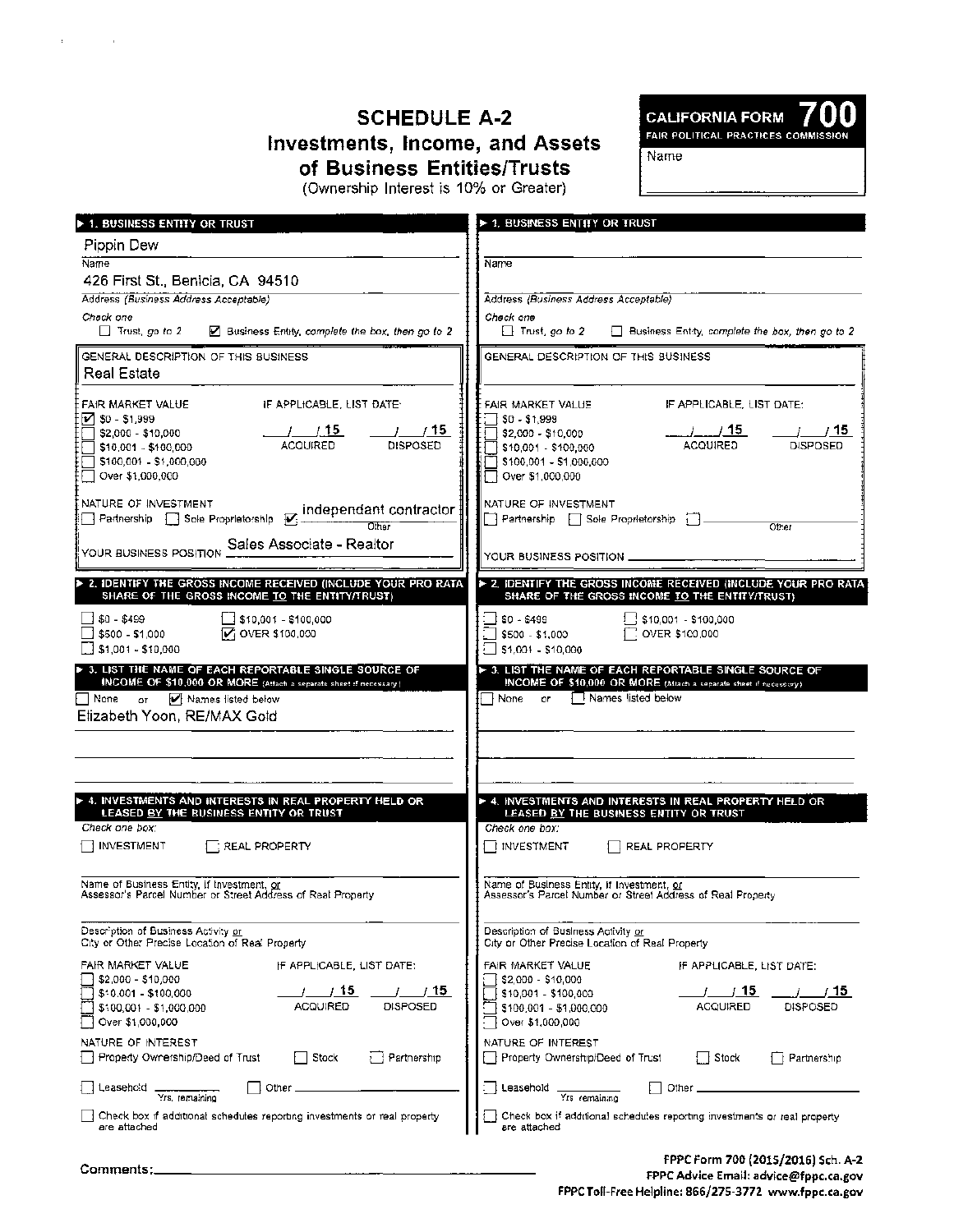# **SCHEDULE B Interests in Real Property**



Name

(Including Rental Income)

| ASSESSOR'S PARCEL NUMBER OR STREET ADDRESS                                                                                                                                                                                          | ASSESSOR'S PARCEL NUMBER OR STREET ADDRESS                                                                                                                                                                                                             |
|-------------------------------------------------------------------------------------------------------------------------------------------------------------------------------------------------------------------------------------|--------------------------------------------------------------------------------------------------------------------------------------------------------------------------------------------------------------------------------------------------------|
| 0072-233-040                                                                                                                                                                                                                        |                                                                                                                                                                                                                                                        |
| <b>CITY</b>                                                                                                                                                                                                                         | CITY                                                                                                                                                                                                                                                   |
| Vallejo                                                                                                                                                                                                                             |                                                                                                                                                                                                                                                        |
| IF APPLICABLE, LIST DATE:<br>FAIR MARKET VALUE<br>[ \$2,000 - \$10,000<br><u>/ 15</u><br>__/____/_ <u>15_</u><br>510.001 - \$100.000<br><b>DISPOSED</b><br><b>ACQUIRED</b><br>$\sqrt{}$ \$100,001 - \$1,000,000<br>Over \$1,000,000 | IF APPLICABLE, LIST DATE:<br>FAIR MARKET VALUE<br>\$2,000 - \$10,000<br>/ 15<br>1/15<br>\$10,001 - \$100,000<br><b>ACQUIRED</b><br><b>DISPOSED</b><br>\$100,001 - \$1,000,000<br>Over \$1,000,000                                                      |
| NATURE OF INTEREST                                                                                                                                                                                                                  | NATURE OF INTEREST                                                                                                                                                                                                                                     |
| M Ownership/Deed of Trust<br>□ Easement                                                                                                                                                                                             | Easement<br>  Ownership/Deed of Trust                                                                                                                                                                                                                  |
| Leasehold .<br>Other<br>Yrs, remaining                                                                                                                                                                                              | Leasehold.<br>Other<br>Yrs. remaining                                                                                                                                                                                                                  |
| IF RENTAL PROPERTY, GROSS INCOME RECEIVED                                                                                                                                                                                           | IF RENTAL PROPERTY, GROSS INCOME RECEIVED                                                                                                                                                                                                              |
| $\Box$ \$0 - \$499<br>$\Box$ \$1,001 - \$10,000<br>$\sqrt{3500 - $1,000}$                                                                                                                                                           | $\Box$ \$0 - \$499<br>$\Box$ \$500 - \$1,000<br>$\Box$ \$1,001 - \$10,000                                                                                                                                                                              |
| $\triangleright$ \$10,001 - \$100,000<br>7 OVER \$100,000                                                                                                                                                                           | OVER \$100,000<br>510,001 - \$100,000                                                                                                                                                                                                                  |
| SOURCES OF RENTAL INCOME: If you own a 10% or greater<br>interest, list the name of each tenant that is a single source of<br>income of \$10,000 or more,<br>None<br>Erik Robinson                                                  | SOURCES OF RENTAL INCOME. If you own a 10% or greater<br>interest, list the name of each tenant that is a single source of<br>income of \$10,000 or more.<br>∏ None                                                                                    |
|                                                                                                                                                                                                                                     |                                                                                                                                                                                                                                                        |
| loans received not in a lender's regular course of business must be disclosed as follows:<br>NAME OF LENDER*                                                                                                                        | You are not required to report loans from commercial lending institutions made in the lender's regular course of<br>business on terms available to members of the public without regard to your official status. Personal loans and<br>NAME OF LENDER* |
| ADDRESS (Business Address Acceptable)                                                                                                                                                                                               | ADDRESS (Business Address Acceptable)                                                                                                                                                                                                                  |
|                                                                                                                                                                                                                                     |                                                                                                                                                                                                                                                        |
| BUSINESS ACTIVITY, IF ANY, OF LENDER                                                                                                                                                                                                | BUSINESS ACTIVITY, IF ANY, OF LENDER                                                                                                                                                                                                                   |
| INTEREST RATE<br>TERM (Months/Years)                                                                                                                                                                                                | INTEREST RATE<br>TERM (Months/Years)                                                                                                                                                                                                                   |
| %.<br>None                                                                                                                                                                                                                          | ۰%<br>!   None                                                                                                                                                                                                                                         |
| HIGHEST BALANCE DURING REPORTING PERIOD                                                                                                                                                                                             | HIGHEST BALANCE DURING REPORTING PERIOD                                                                                                                                                                                                                |
| $\sqrt{3500 - 13000}$<br>∃ \$1.001 - \$10.000                                                                                                                                                                                       | $\Box$ \$500 - \$1,000<br>j i \$1,001 - \$10,000                                                                                                                                                                                                       |

 $\begin{array}{|c|c|c|c|c|c|}\hline \text{ $>$10,001$ } \text{ - $ $100,000$ } \end{array}$  OVER \$100,000  $\begin{array}{|c|c|c|c|c|c|}\hline \text{ $>$10,001$ } \text{ - $ $100,000$ } \end{array}$  OVER \$100,000

 $\Box$  Guarantor, if applicable  $\Box$ 

|  |  | Guarantor, if applicable |  |
|--|--|--------------------------|--|
|--|--|--------------------------|--|

Comments: \_\_\_\_\_\_\_\_\_\_\_\_\_\_\_\_\_\_\_\_\_\_\_\_\_\_\_\_\_\_\_\_\_\_\_\_\_\_\_\_\_\_\_\_ \_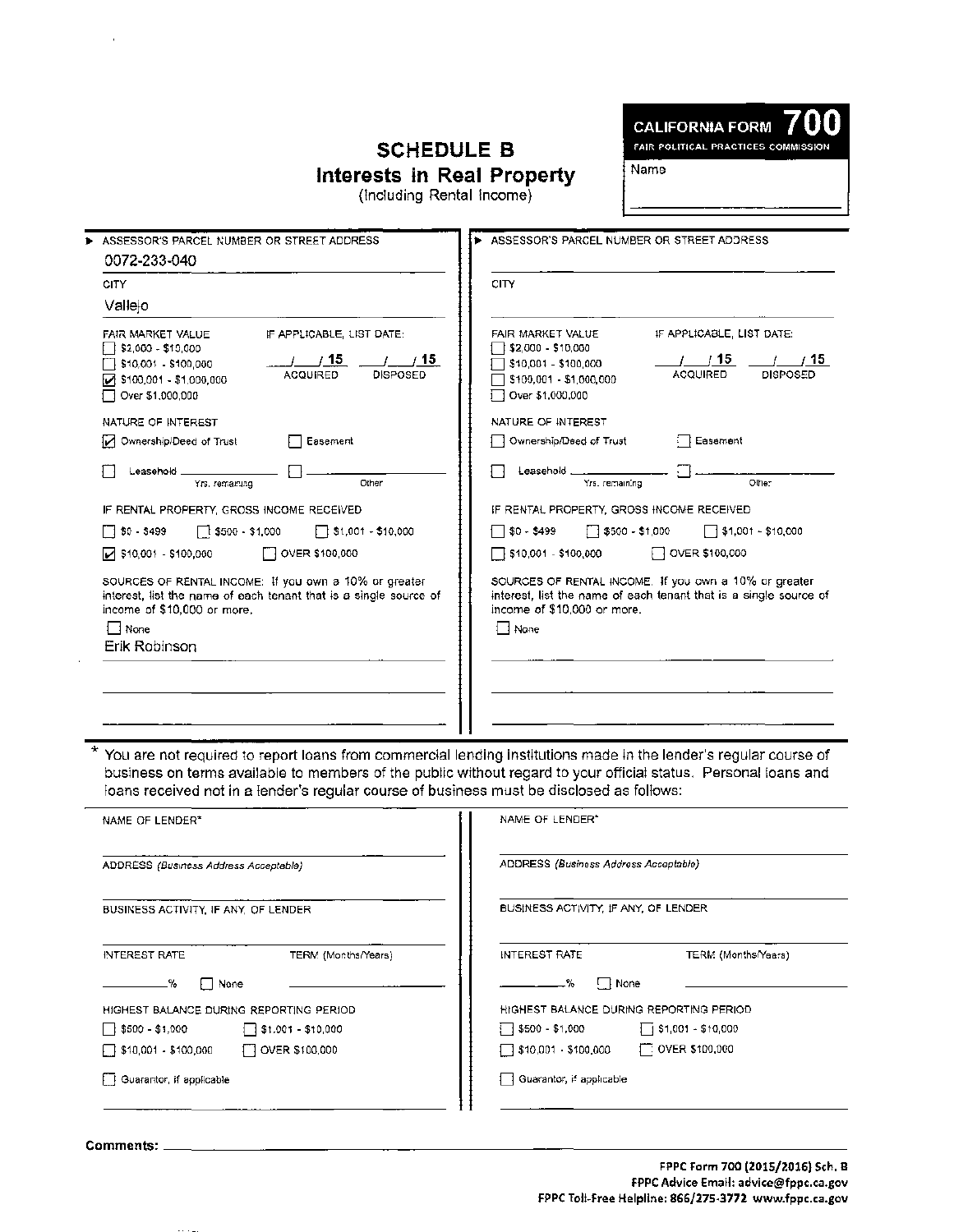### **SCHEDULE C Income, Loans, & Business Positions**

(Other than Gifts and Travel Payments)

**CALIFORNIA FORM** FAIR POLITICAL PRACTICES COMMISSION

Name

| 1. INCOME RECEIVED                                                                                  | 1. INCOME RECEIVED                                                                                    |
|-----------------------------------------------------------------------------------------------------|-------------------------------------------------------------------------------------------------------|
| NAME OF SOURCE OF INCOME                                                                            | NAME OF SOURCE OF INCOME                                                                              |
| Valero                                                                                              |                                                                                                       |
| ADDRESS (Business Address Acceptable)                                                               | ADDRESS (Business Address Acceptable)                                                                 |
| 3400 East 2nd Street, Benicia, CA 94510                                                             |                                                                                                       |
| BUSINESS ACTIVITY. IF ANY, OF SOURCE                                                                | BUSINESS ACTIVITY. IF ANY, OF SOURCE                                                                  |
| Oil Refinery                                                                                        |                                                                                                       |
| YOUR BUSINESS POSITION                                                                              | YOUR BUSINESS POSITION                                                                                |
| Instrumentation Supervisor                                                                          |                                                                                                       |
| GROSS INCOME RECEIVED                                                                               | GROSS INCOME RECEIVED                                                                                 |
| $$500 - $1,000$<br>$51,001 - 510,000$                                                               | $\Box$ \$500 - \$1,000<br>\$1,001 - \$10,000                                                          |
| \$10,001 - \$100,000<br><b>V OVER \$100,000</b>                                                     | $\Box$ \$10,001 - \$100,000<br>OVER \$100,000                                                         |
| CONSIDERATION FOR WHICH INCOME WAS RECEIVED                                                         | CONSIDERATION FOR WHICH INCOME WAS RECEIVED                                                           |
| Salarv<br>Spouse's or registered domestic partner's income<br>(For self-employed use Schedule A-2.) | □ Salary<br>Spouse's or registered domestic partner's income<br>(For self-employed use Schedule A-2.) |
| Partnership (Less than 10% ownership, For 10% or greater use<br>Schedule A-2.)                      | Partnership (Less than 10% ownership. For 10% or greater use<br>Schedule A-2.)                        |
| Sale of _                                                                                           | Sale of __                                                                                            |
| (Real property, car, boat, etc.)                                                                    | (Real property, car, boat, etc.)                                                                      |
| Loan repayment                                                                                      | Loan repayment                                                                                        |
| Commission or<br>Rental Income, list each source of \$10,000 or more                                | Commission or<br>Rental Income, list each source of \$10,000 or more                                  |
| (Describe)                                                                                          | (Describe)                                                                                            |
| Other _<br>(Describe)                                                                               | Other<br>(Describe)                                                                                   |

\* You are not required to report loans from commercial lending institutions, or any indebtedness created as part of a retail installment or credit card transaction, made in the lender's regular course of business on terms available to members of the public without regard to your official status. Personal loans and loans received not in a lender's regular course of business must be disclosed as follows:

| NAME OF LENDER*                         | INTEREST RATE                                 | TERM (Months/Years) |
|-----------------------------------------|-----------------------------------------------|---------------------|
| ADDRESS (Business Address Acceptable)   | $\Box$ None<br>۰%<br>$\overline{\phantom{a}}$ |                     |
|                                         | SECURITY FOR LOAN                             |                     |
| BUSINESS ACTIVITY, IF ANY, OF LENDER    | Mone <b>North</b><br>$\mathbf{I}$             | Personal residence  |
|                                         |                                               |                     |
| HIGHEST BALANCE DURING REPORTING PERIOD |                                               | Street address      |
| $\Box$ \$500 - \$1,000                  |                                               | City                |
| $\Box$ \$1,001 - \$10,000               |                                               |                     |
| $\sqrt{510,001} - $100,000$             |                                               |                     |
| $\Box$ OVER \$100,000                   |                                               |                     |
|                                         |                                               | (Describe)          |
| Comments: ________                      |                                               |                     |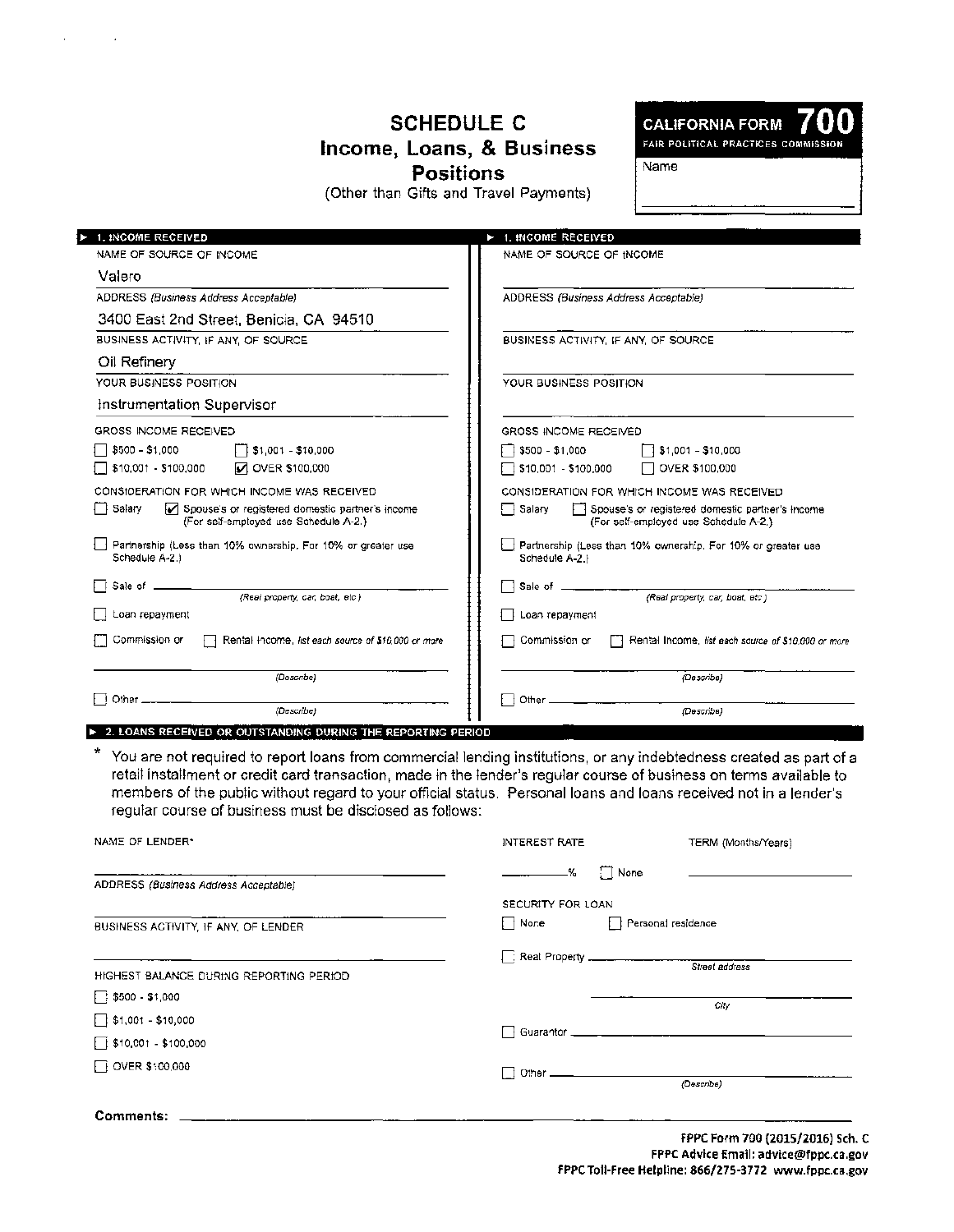## SCHEDULE E Income - Gifts Travel Payments, Advances, and Reimbursements

**CALIFORNIA FORM** FAIR POLITICAL PRACTICES COMMISSION

Name

- Mark either the gift or income box.
- Mark the "501 (c)(3)" box for a travel payment received from a nonprofit 501 (c)(3) organization or the "Speech" box if you made a speech or participated in a panel. These payments are not subject to the \$460 gift limit, but may result in a disqualifying conflict of interest.
- For gifts of travel that occurred on or after January 1, 2016, provide the travel destination.

| > NAME OF SOURCE (Not an Acronym)<br>League of California Cities                                                  | > NAME OF SOURCE (Not an Acronym)                           |
|-------------------------------------------------------------------------------------------------------------------|-------------------------------------------------------------|
| ADDRESS (Business Address Acceptable)<br>1400 K Street                                                            | ADDRESS (Business Address Acceptable)                       |
| CITY AND STATE<br>Sacramento Callifornia                                                                          | CITY AND STATE                                              |
| 501 (c)(3) or DESCRIBE BUSINESS ACTIVITY. IF ANY, OF SOURCE<br>League Leadership Annual Goal Setting Meeting      | 501 (c)(3) or DESCRIBE BUSINESS ACTIVITY, IF ANY, OF SOURCE |
| DATE(S) $\frac{11}{\sqrt{18}}$ $\frac{15}{\sqrt{15}}$ $\frac{11}{\sqrt{20}}$ $\frac{15}{\sqrt{15}}$ AMT: \$762.52 | DATE(S) $\frac{1}{(1+gm)}$ $\frac{1}{(1+gm)}$ AMT. S        |
| ► MUST CHECK ONE:                                                                                                 | ▶ MUST CHECK ONE:<br>Gift -or-   Income                     |
| Made a Speech/Participated in a Panel                                                                             | Made a Speech/Participated in a Panel<br>O                  |
| œ<br>Other - Provide Description _<br>2015 League Leaders Meeting                                                 |                                                             |
|                                                                                                                   |                                                             |
| ▶ NAME OF SOURCE (Not an Acronym)                                                                                 | NAME OF SOURCE (Not an Acronym)                             |
|                                                                                                                   |                                                             |
| ADDRESS (Business Address Acceptable)                                                                             | ADDRESS (Business Address Acceptable)                       |
| CITY AND STATE                                                                                                    | CITY AND STATE                                              |
| 501 (c)(3) or DESCRIBE BUSINESS ACTIVITY, IF ANY, OF SOURCE                                                       | 501 (c)(3) or DESCRIBE BUSINESS ACTIVITY, IF ANY, OF SOURCE |
| $\frac{1}{\sqrt{t}}$ ( <i>t gitt</i> ) $\frac{1}{\sqrt{t}}$ AMT. \$<br>$DATE(S)$ _                                | DATE(S) $\frac{1}{(if girt)} - \frac{1}{(if girt)}$ AMT. \$ |
| MUST CHECK ONE:<br>Gift -or- income                                                                               | ► MUST CHECK ONE:<br>Gift -or-   Income                     |
| Made a Speech/Participated in a Panel                                                                             | Made a Speech/Participated in a Panel                       |
|                                                                                                                   |                                                             |
|                                                                                                                   |                                                             |
| Comments:                                                                                                         |                                                             |

FPPC Form 700 (2015/2016) 5ch. E FPPC Advice Email: advice@fppc.ca.gov FPPC Toll-Free Helpline: 866/275-3772 www.fppc.ca.gov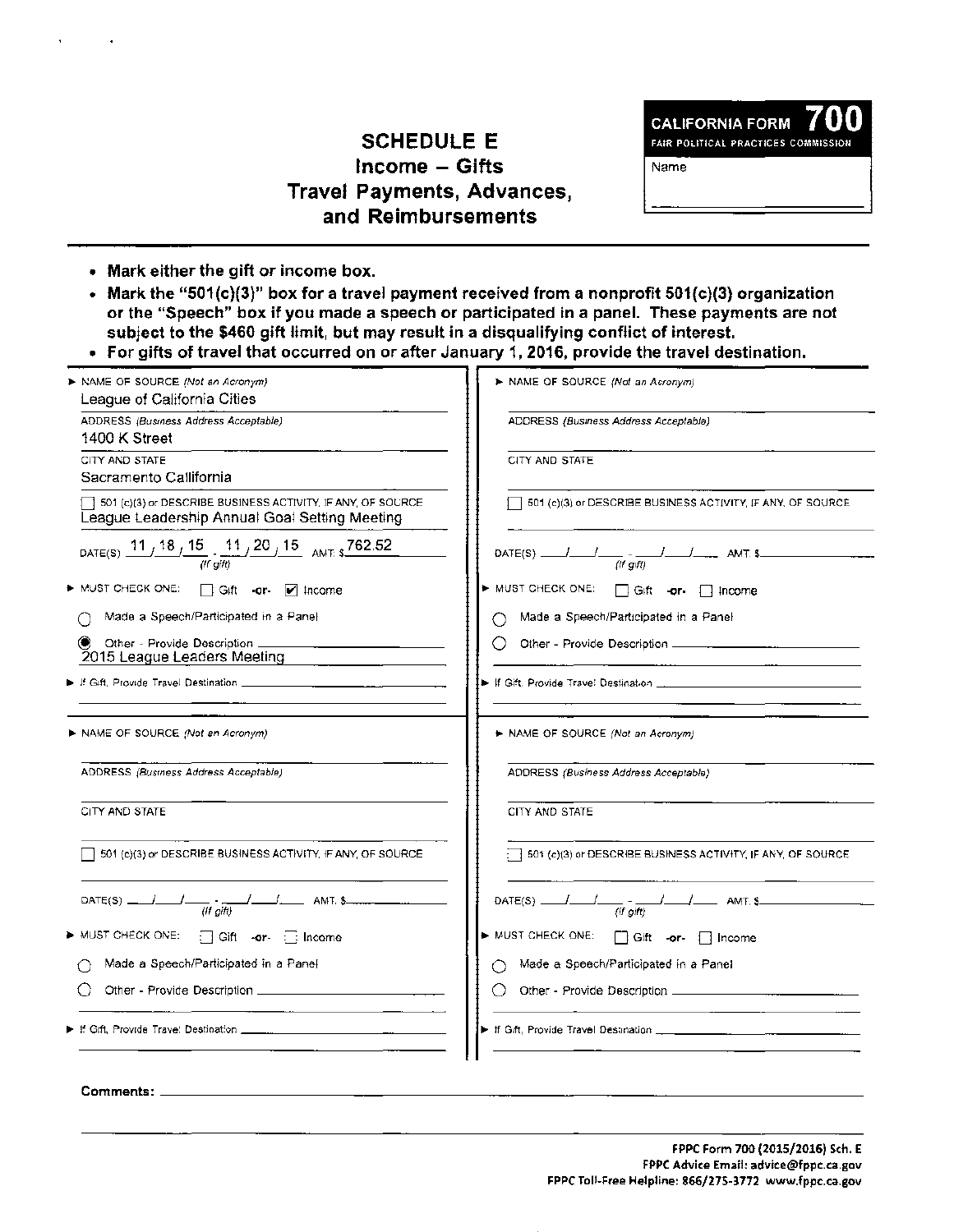## **League of California Cities**

### **2015 League Leaders Meeting**

Costs incurred by the League for 2015 League Leaders meal functions.

Attendees may review the following list of meal functions, identify those attended, and add the cost to the summary of direct charges and reimbursements for a total of League costs during 2015.

|                                                                                                 | Nov. 18-20                                       |
|-------------------------------------------------------------------------------------------------|--------------------------------------------------|
| Meal Function                                                                                   | Sacramento<br>Sheraton Hotel<br>(League Leaders) |
| Wednesday snack<br>Wednesday recep/din. <sup>1</sup>                                            | 121.58                                           |
| Thursday breakfast<br>Thursday lunch<br>Thurs, snacks/bev.<br>Thurs, recep./dinner <del>*</del> | 43.68<br>51.52<br>8.96<br>104.47                 |
| Friday breakfast<br>Friday lunch                                                                | 43.68<br>44.73                                   |
| ⊺otal                                                                                           | 418.62                                           |

<sup>1</sup> Wednesday, November 18 -- League Leaders Dinner Sheraton Hotel Sacramento

<sup>2</sup> Thursday, November 19 -- League Leaders/Board Dinner Hock Farms Sacramento